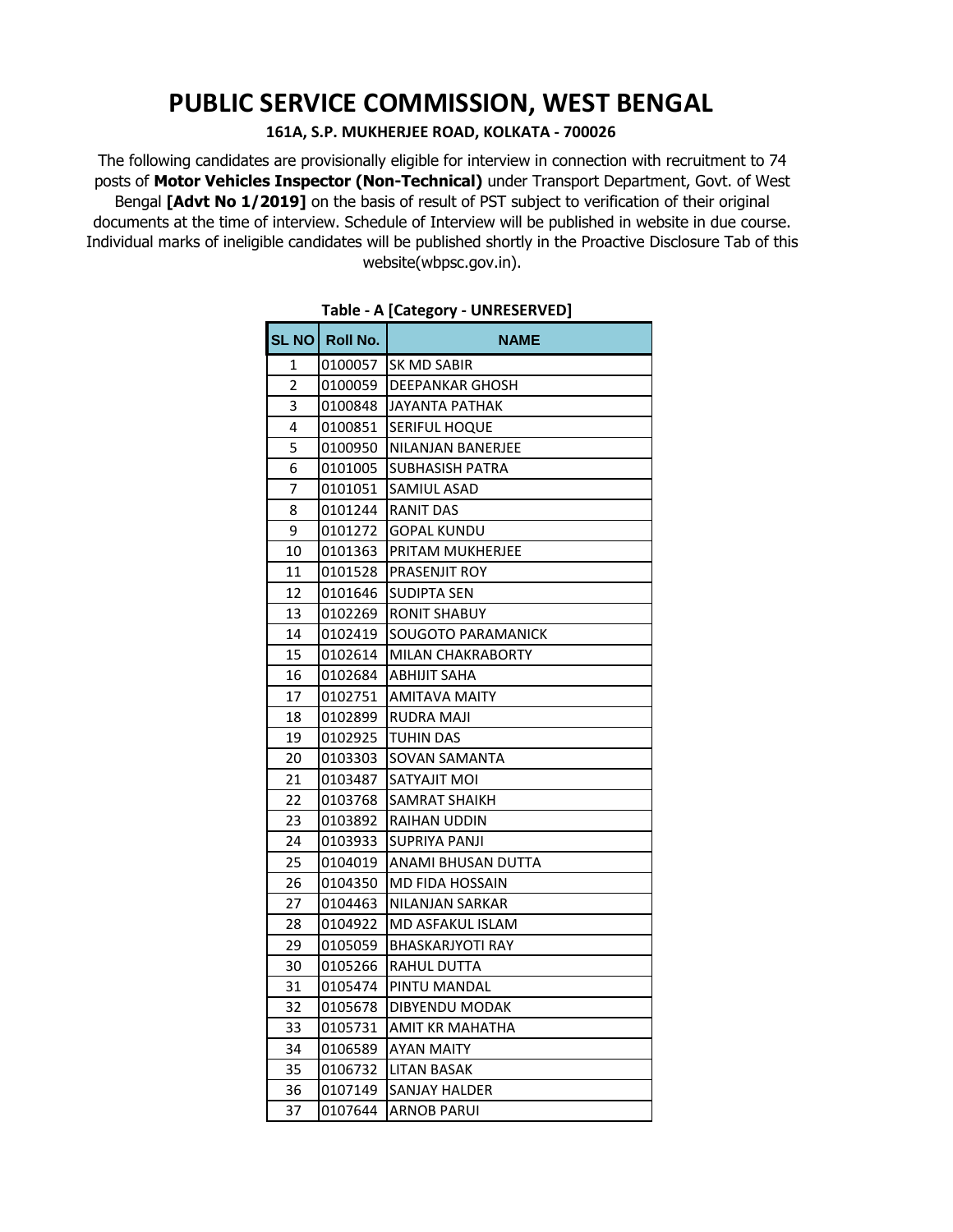| 38 | 0107785 | NILRATAN KIRTTANIA        |
|----|---------|---------------------------|
| 39 | 0107809 | KABIRUL SHEIKH            |
| 40 | 0107978 | <b>MRITYUNJOY HORE</b>    |
| 41 | 0108330 | SAGAR HAK                 |
| 42 | 0108391 | PARTHA PRATIM PRADHAN     |
| 43 | 0108393 | DEBAJIT GHOSH             |
| 44 | 0108503 | <b>TANMOY BARAI</b>       |
| 45 | 0108622 | <b>MALAY KUMAR BISWAS</b> |
| 46 | 0108629 | ASHADUL SK                |
| 47 | 0108861 | <b>KALYAN GHOSH</b>       |
| 48 | 0109206 | MD NUR ALAM               |
| 49 | 0109237 | <b>SAGIT SALEH</b>        |
| 50 | 0109678 | <b>DIBAKAR PAUL</b>       |
| 51 | 0110667 | SANJIT ROY                |
| 52 | 0110679 | <b>SYED ABU SHAHID</b>    |
| 53 | 0111077 | <b>SUBHARTHI DE</b>       |
| 54 | 0111276 | <b>ASHIM MONDAL</b>       |
| 55 | 0111436 | MD TARIK AZIZ             |
| 56 | 0111855 | SRESTANCHO BISWAS         |
| 57 | 0112527 | ANKUR BISWAS              |
| 58 | 0112956 | <b>KUNTAL MONDAL</b>      |
| 59 | 0113191 | <b>SUBHA SAHA</b>         |
| 60 | 0113505 | <b>FIRDOS MALLICK</b>     |
| 61 | 0113580 | SHUBHAM SAHA              |
| 62 | 0113700 | AYAN SARKAR               |
| 63 | 0113889 | PRITISH KUMAR BISWAS      |
| 64 | 0114260 | ABHIK DHAR                |
| 65 | 0114300 | SUSHANTA DAS              |
| 66 | 0114436 | SOUMEN MONDAL             |
| 67 | 0114477 | ANINDYA SUNDAR ROY        |
| 68 | 0114545 | <b>CHIRANJIT MONDAL</b>   |
| 69 | 0114723 | JAYANTA KUMAR BISWAS      |
| 70 | 0114955 | <b>ANIKET PANDIT</b>      |
| 71 | 0115097 | <b>SUMAN NANDI</b>        |
| 72 | 0115223 | <b>BIKRAM HALDAR</b>      |
| 73 | 0115405 | RAJEN KHAN                |
| 74 | 0115795 | DEBABRATA JANA            |
| 75 | 0115879 | <b>BIMAN KARJEE</b>       |
| 76 | 0116772 | <b>RISAV GUPTA</b>        |
| 77 | 0118394 | <b>MD SAFIKUL ISLAM</b>   |
| 78 | 0118542 | YONDEN YOLMO              |
| 79 | 0118653 | ASHIS BISWAS              |
| 80 | 0118691 | RATHINDRA NATH BOSE       |
| 81 | 0118754 | SUJOY RAM ROY             |
| 82 | 0118984 | <b>SUSHOVAN ROY</b>       |
| 83 | 0119118 | <b>GOUTAM SARKAR</b>      |
| 84 | 0119507 | JAYANTA KUMAR DAS         |
| 85 | 0119773 | JOYADRATHA BHOWMIK        |
| 86 | 0119896 | <b>ARNAB CHAUDHURY</b>    |
| 87 | 0120160 | DEEP CHATTOPADHYAY        |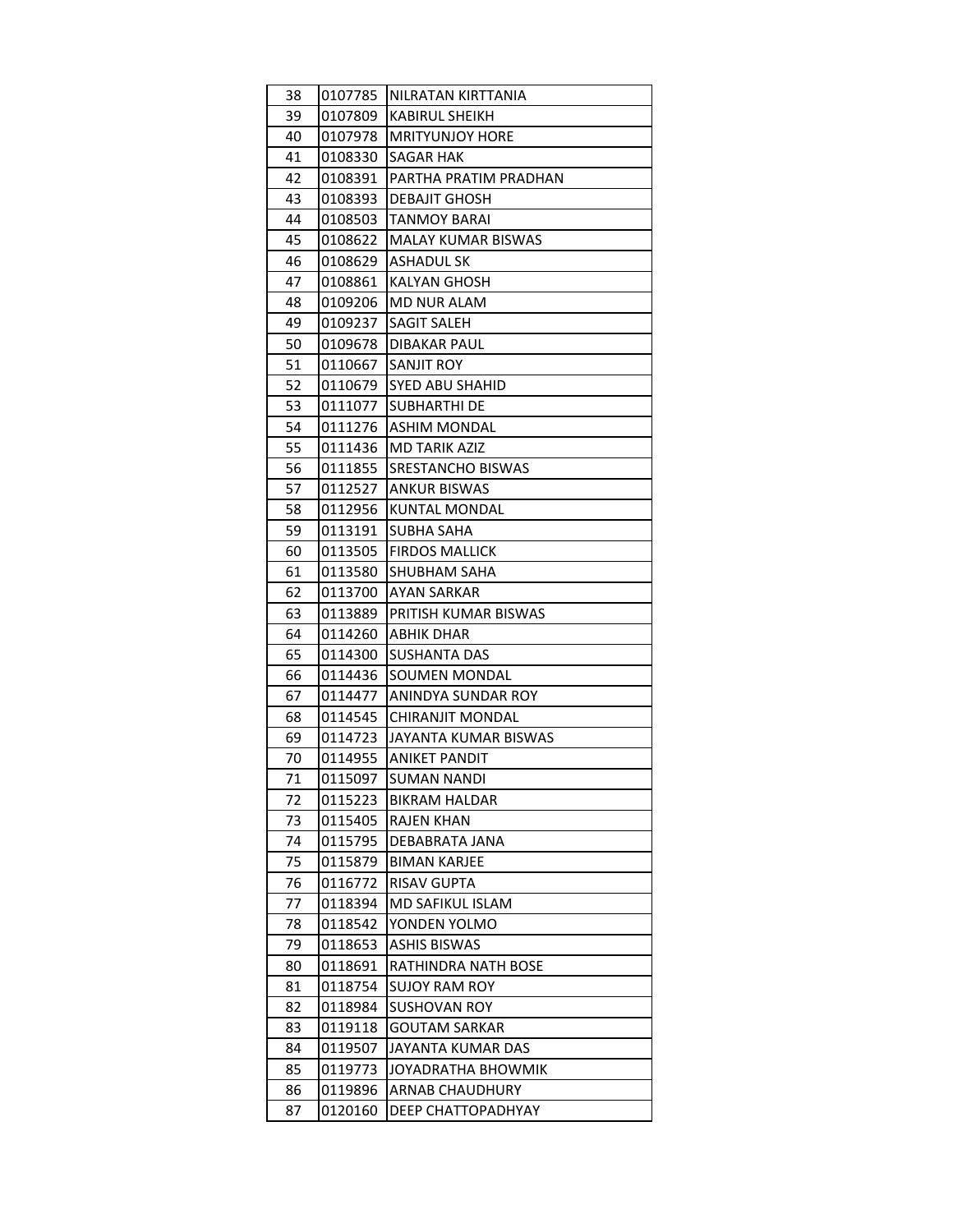| 88  | 0120346 | <b>GOURAB BASAK</b>            |
|-----|---------|--------------------------------|
| 89  | 0120800 | RAJDEEP MALAKAR                |
| 90  | 0121054 | NEWTON SARKAR                  |
| 91  | 0121233 | RIMO DUTTA                     |
| 92  | 0121352 | <b>SUBHADIP DAS</b>            |
| 93  | 0121442 | <b>ARINDAM ROY</b>             |
| 94  | 0121484 | SATADRU MAHATA                 |
| 95  | 0121716 | <b>ABHISHEK MAZUMDER</b>       |
| 96  | 0121803 | ASHIQ ALI                      |
| 97  | 0121987 | SAYAN KUMAR UKIL               |
| 98  | 0122114 | <b>SHAMIK SARDAR</b>           |
| 99  | 0122115 | ADITYA GHOSH                   |
| 100 | 0122240 | <b>DEBANANDA GHOSH</b>         |
| 101 | 0122438 | SABYASACHI ROY                 |
| 102 | 0122480 | MITHUN BISWAS                  |
| 103 | 0122617 | ENZAMAMUL HAQUE TARAFDER       |
| 104 | 0122885 | MD RIAZ HOSSAIN                |
| 105 | 0122963 | SOUVIK SAMANTA                 |
| 106 | 0123288 | GAGAN CHANDRA BANIK            |
| 107 | 0123389 | KISHORE KUMAR SAHA             |
| 108 | 0123912 | AVISEK CHATTERJEE              |
| 109 | 0124152 | ARINDAM PATRA                  |
| 110 | 0124321 | <b>KRISHNENDU KARAK</b>        |
| 111 | 0124419 | APU GHOSH                      |
| 112 | 0124926 | SAIKAT MAHAKUL                 |
| 113 | 0125006 | DEBDAS MUKHERJEE               |
| 114 | 0125073 | <b>DIBYENDU DEY</b>            |
| 115 | 0125349 | SAMIR KUMAR NASKAR             |
| 116 | 0125468 | RAJAT SUBHRA PAUL              |
| 117 | 0125678 | RAJIB BISWAS                   |
| 118 | 0126471 | <b>SAGNIK BARMA</b>            |
| 119 | 0126566 | PROBIR KUMAR MONDAL            |
| 120 | 0126976 | KRISANU BHUNIYA                |
| 121 | 0127255 | <b>SUBHAM MUKHERJEE</b>        |
| 122 | 0127558 | SANKHADIP CHATTERJEE           |
| 123 | 0128597 | <b>ARPAN MUKHERJEE</b>         |
| 124 | 0128973 | <b>TANMOY DEBNATH</b>          |
| 125 | 0129296 | SK SABIR                       |
| 126 | 0129337 | SHOUVIK JANA                   |
| 127 | 0129492 | <b>BIPLAB SINGHA MAHAPATRA</b> |
| 128 | 0129586 | ARINDAM SINGHA                 |
| 129 | 0130146 | <b>BINOD JAISWAL</b>           |
| 130 | 0130181 | TANMAY GHOSH                   |
| 131 | 0130222 | <b>SUBHENDU SARKAR</b>         |
| 132 | 0130695 | PAVEL DUTTA                    |
| 133 | 0130931 | ARKA PRABHA DAS                |
| 134 | 0131031 | <b>GANESH GHOSH</b>            |
| 135 | 0131534 | ABHIRUP PAUL                   |
| 136 | 0131988 | DEBANJAN BISWAS                |
| 137 | 0132644 | <b>MASIDUR RAHAMAN</b>         |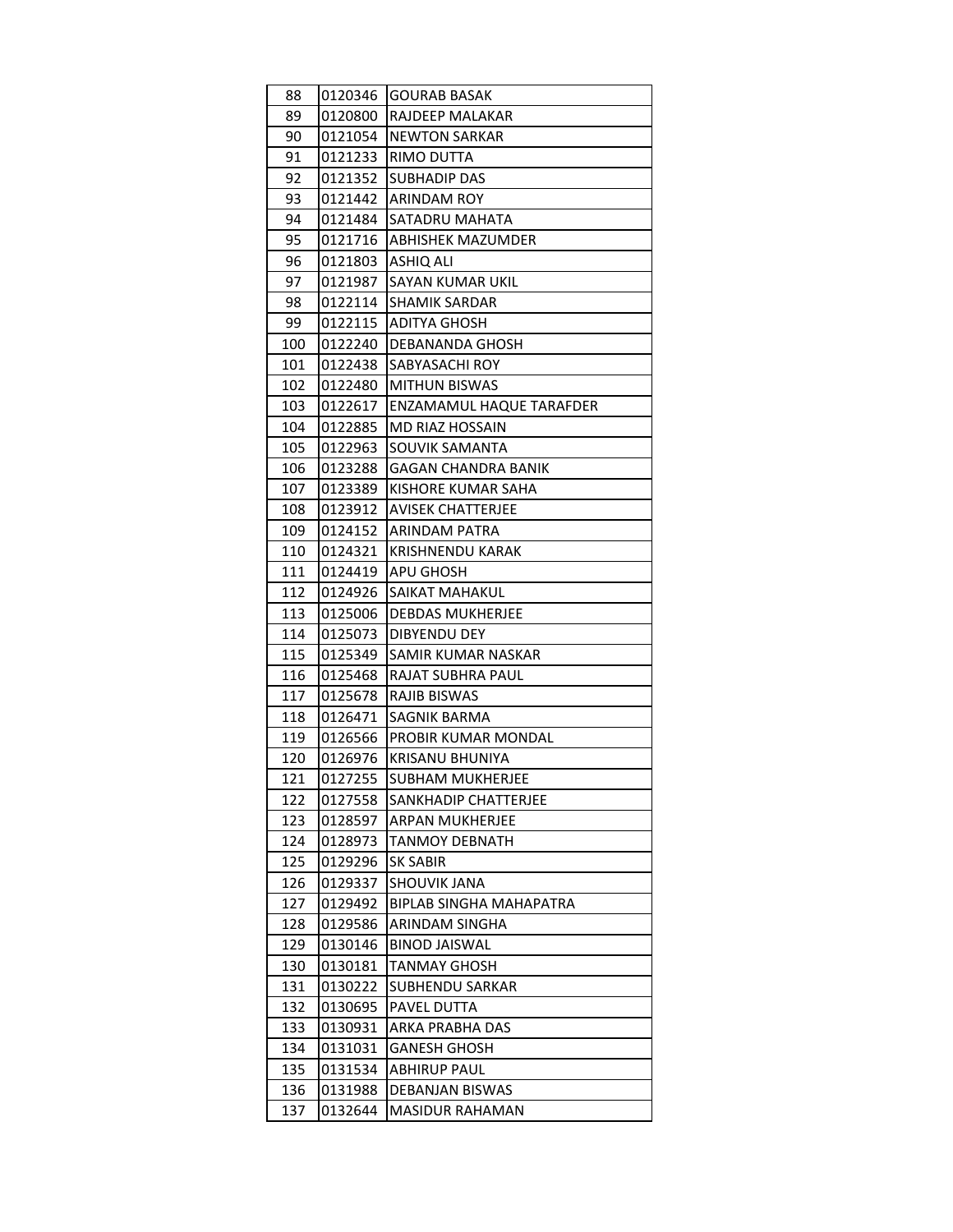| 138 | 0132766 | <b>AVISEKH MONDAL</b>   |
|-----|---------|-------------------------|
| 139 | 0132809 | CHINMOY BISWAS          |
| 140 | 0132871 | ARITRA RAY              |
| 141 | 0133186 | <b>AKSHAY MONDAL</b>    |
| 142 | 0133501 | SARTHAK MAJI            |
| 143 | 0133570 | KAUSHIK CHANDRA BARAI   |
| 144 | 0133587 | <b>INDRANIL SAHA</b>    |
| 145 | 0133782 | SANDIP BANERJEE         |
| 146 | 0134203 | ANIK SEN                |
| 147 | 0134635 | ASHISH ROY              |
| 148 | 0134697 | <b>AKASH MUKHERJEE</b>  |
| 149 | 0135210 | MILAN DUTTA             |
| 150 | 0135307 | <b>FIROJ MIR</b>        |
| 151 | 0135648 | ARINDAM JANA            |
| 152 | 0135904 | PRADIPTA PRAMANIK       |
| 153 | 0135921 | SRIJAN NANDA            |
| 154 | 0136023 | DEBASHIS PANJA          |
| 155 | 0136306 | <b>IMMANUEL ALAM</b>    |
| 156 | 0136867 | <b>HASRAT AMEEN</b>     |
| 157 | 0136893 | DILIP MAHATO            |
| 158 | 0137170 | SHAMBHU MAHANTA         |
| 159 | 0137188 | <b>SUDESH BARAL</b>     |
| 160 | 0137356 | <b>APURBA DAS</b>       |
| 161 | 0138077 | TUHIN BISWAS            |
| 162 | 0138472 | RAHUL DUTTA             |
| 163 | 0138523 | ARUN GHORAI             |
| 164 | 0138766 | SWARAJ BAIDYA           |
| 165 | 0139351 | PROSANTA OJHA           |
| 166 | 0139467 | RAJESH SAMANTA          |
| 167 | 0140126 | NARAYAN RAJAK           |
| 168 | 0140191 | SUBRATA PANDA           |
| 169 | 0141354 | MOHAMMAD HASANUZZAMAN   |
| 170 | 0141421 | ASIF IQBAL              |
| 171 | 0141606 | MD SARWAR ALAM          |
| 172 | 0141967 | SOURAV MEHATA           |
| 173 | 0141982 | SAMIRAN DAS             |
| 174 | 0142114 | HIRANMAY SARKAR         |
| 175 | 0142243 | <b>SHUVAM GORAI</b>     |
| 176 | 0142650 | ANIRUDDHA AKHTAR        |
| 177 | 0142843 | <b>RONY SARKAR</b>      |
| 178 | 0142981 | ABHIRUP JANA            |
| 179 | 0143214 | <b>MANTOSH BARMAN</b>   |
| 180 | 0143881 | <b>MONOJ BISWAS</b>     |
| 181 | 0144179 | <b>KRISHNENDU PAUL</b>  |
| 182 | 0145007 | <b>ANUP BAS</b>         |
| 183 | 0145136 | <b>ARPAN DAS</b>        |
| 184 | 0145265 | PROBUDDHA BHATTACHARYYA |
| 185 | 0145477 | <b>KOUSIK GIRI</b>      |
| 186 | 0146189 | TOTON GHOSH             |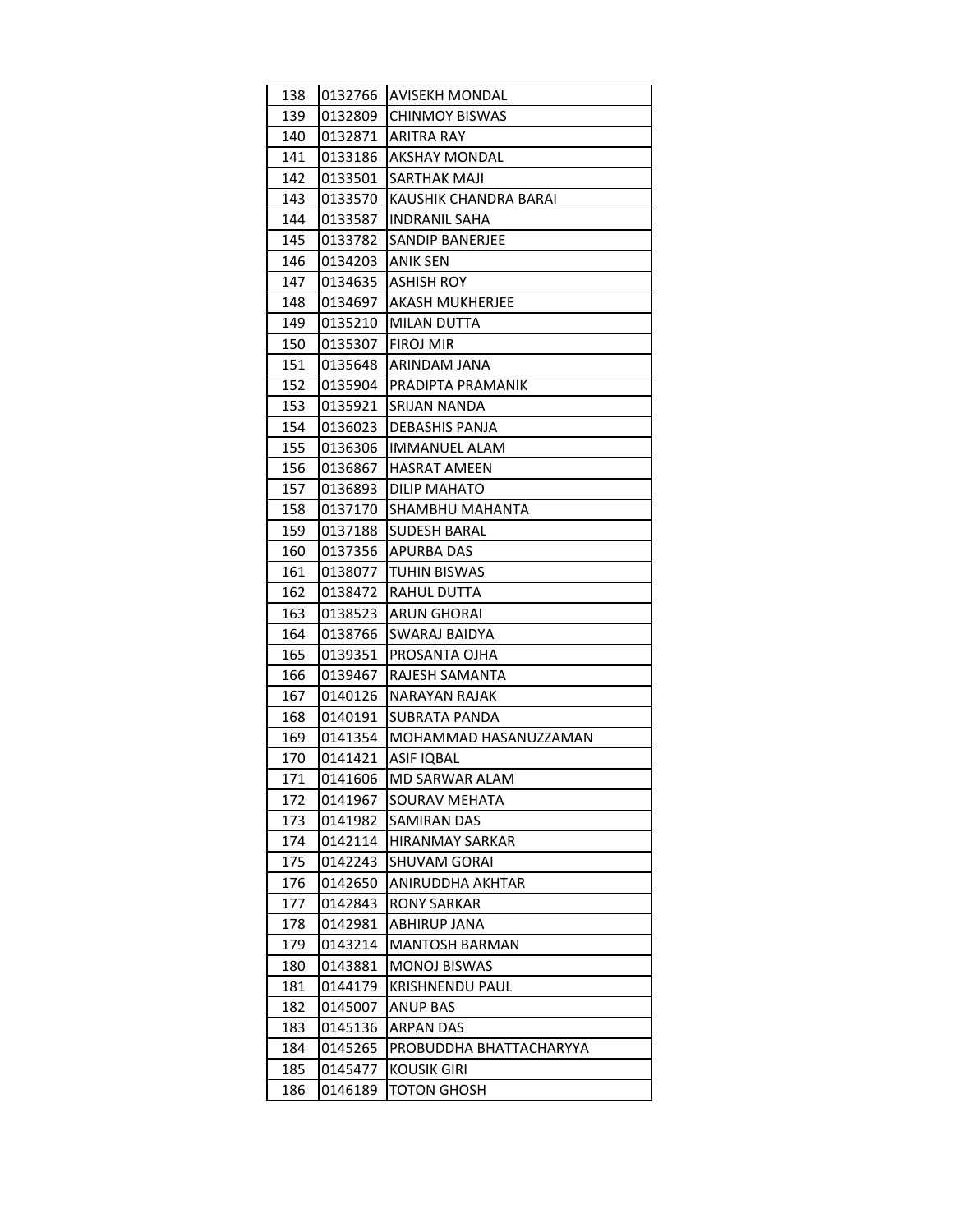| <b>SL NO</b> | Roll No. | <b>NAME</b>               |
|--------------|----------|---------------------------|
| 1            | 0100458  | <b>MOIDUL ISLAM</b>       |
| 2            | 0101407  | MD TANVIR ANWAR           |
| 3            | 0102016  | MD SAHIDUL ISLAM          |
| 4            | 0102327  | SHAHNAWAZ AAQUIL          |
| 5            | 0102807  | <b>ENAMUL ISLAM MOMIN</b> |
| 6            | 0102931  | <b>MD DILDAR HOSSAIN</b>  |
| 7            | 0103021  | <b>HAMIDUL ALI</b>        |
| 8            | 0103182  | ABDUR RAKIB MIAH          |
| 9            | 0103805  | MD SAMIM AHAMED           |
| 10           | 0104459  | <b>DILBAR HOSSAIN</b>     |
| 11           | 0104591  | <b>MUNNA AZIZ</b>         |
| 12           | 0105425  | <b>ANEES MONDAL</b>       |
| 13           | 0106597  | ATIF RIZWAN               |
| 14           | 0108196  | <b>ARJU SAIKH</b>         |
| 15           | 0108736  | <b>GOLAM MOSTOFA</b>      |
| 16           | 0110644  | <b>ATABUL KHAN</b>        |
| 17           | 0112606  | <b>MD HASANUJJAMAN</b>    |
| 18           | 0113296  | SORIFUL ISLAM             |
| 19           | 0113740  | <b>SHAHID PARWEZ</b>      |
| 20           | 0115299  | SOHORAB ISLAM             |
| 21           | 0116799  | <b>ASFAKUR RAHMAN</b>     |
| 22           | 0119062  | SAJID IQBAL AKHTAR        |
| 23           | 0120521  | MD OBAIDULLAH ISLAM       |
| 24           | 0121575  | <b>JAVED AKHTER</b>       |
| 25           | 0122642  | <b>MEFTAHUL HOSSAIN</b>   |
| 26           | 0122803  | MD ABUL HASSAN            |
| 27           | 0122932  | <b>SK NURUL HASSAIN</b>   |
| 28           | 0123885  | <b>MD SAIFULLAH SK</b>    |
| 29           | 0124054  | MD AL AMIN                |
| 30           | 0124088  | <b>JOYNUR MOLLA</b>       |
| 31           | 0125086  | MD RUHUL AZAM             |
| 32           | 0126429  | JIAUR RAHAMAN             |
| 33           | 0127135  | <b>SHADAN KASHIF</b>      |
| 34           | 0128255  | <b>MD RAJA</b>            |
| 35           | 0128383  | MD JARJIS HOSSAIN         |
| 36           | 0129432  | MIJANUR RAHAMAN           |
| 37           | 0131073  | AZGAR HOSSAIN             |
| 38           | 0132480  | ATIKUR RAHAMAN            |
| 39           | 0134363  | SERAJ AHMED               |
| 40           | 0135048  | <b>IMRAN CHOWDHURY</b>    |
| 41           | 0136332  | RAZI AHMED ANSARI         |
| 42           | 0136745  | <b>SOUMEN MAITY</b>       |
| 43           | 0136906  | NURUL ISLAM               |
| 44           | 0137066  | MD AHTEZAZ PARWAYS        |
| 45           | 0137816  | NURUL AFCHAR SARKAR       |
| 46           | 0140294  | MOHAMMED AZMAL AKHTAR     |
| 47           | 0140651  | <b>TARIF ISLAM</b>        |

**Table - B [Category - OBC(A)]**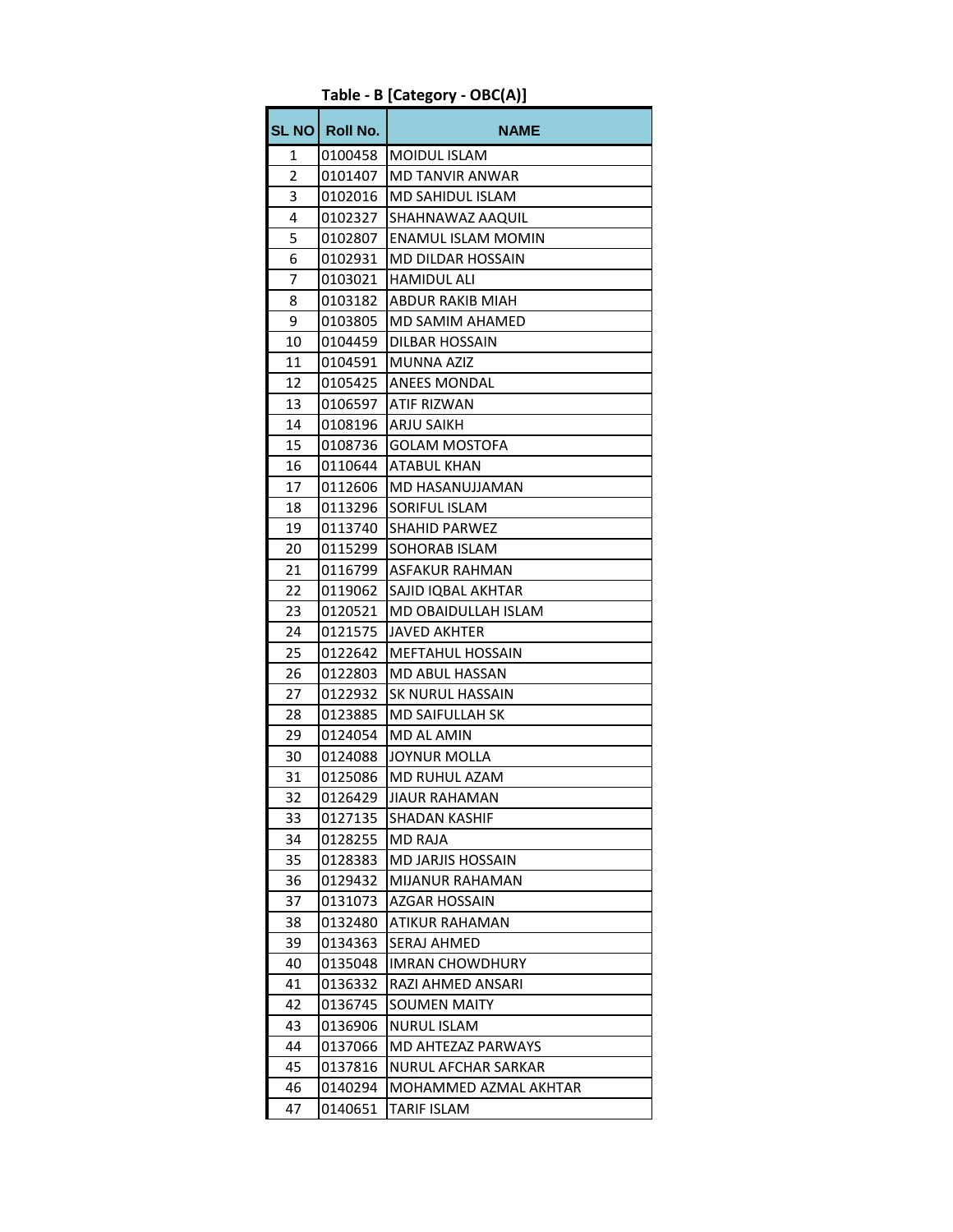| 48 | 10141328 TOHIDUR JAMAN MOLLA |
|----|------------------------------|
| 49 | 0144426 RAFIKUL ISLAM        |
| 50 | 10145520 ISK ATAHAR ALI      |

# **Table - C [Category - OBC(B)]**

|    | SL NO Roll No. | NAME                      |
|----|----------------|---------------------------|
| 1  | 0104639        | SUKHENDU GHOSH            |
| 2  | 0104921        | <b>AVIJIT MONDAL</b>      |
| 3  | 0105036        | KALIKAMAL GHOSH           |
| 4  | 0105102        | ASHIS DEBNATH             |
| 5  | 0106282        | DEBABRATO PRAMANIK        |
| 6  | 0108481        | <b>DEBASIS SAHOO</b>      |
| 7  | 0109860        | <b>SOURAV NATH</b>        |
| 8  | 0109946        | RANJIT DAS                |
| 9  | 0110045        | <b>BISWAJIT GHOSH</b>     |
| 10 | 0110999        | <b>PALLAB PAL</b>         |
| 11 | 0111943        | ANIRBAN DAM               |
| 12 | 0113276        | SAIF KHAN                 |
| 13 | 0117228        | ABHIJIT MAHATA            |
| 14 | 0118635        | ANURAG PRASAD             |
| 15 | 0119035        | SAMIR BASAK               |
| 16 | 0119756        | TOTAN SAHOO               |
| 17 | 0120000        | <b>MANTU KHAN</b>         |
| 18 | 0120059        | SAMIR PAL                 |
| 19 | 0121630        | <b>SAYAN SAHU</b>         |
| 20 | 0122326        | <b>GAURAB KARMAKAR</b>    |
| 21 | 0124793        | NITISH KUMAR MAHATO       |
| 22 | 0125556        | UTSAB TOSH                |
| 23 | 0128462        | SAMRAT ALI DEWAN          |
| 24 | 0128465        | ABHIJIT BALO              |
| 25 | 0131626        | SANJU PAUL                |
| 26 | 0131994        | DIPANJAN PAUL             |
| 27 | 0132431        | SURENDRA NATH BISWAS      |
| 28 | 0133503        | <b>TAPAS BANGAL</b>       |
| 29 | 0133836        | <b>BIJOY GHOSH</b>        |
| 30 | 0136953        | <b>BALARAM KUNDU</b>      |
| 31 | 0139397        | SUBHANKAR PAL             |
| 32 | 0140155        | <b>PRITHWISH GHOSH</b>    |
| 33 | 0140448        | ALI HOSEN KHAN            |
| 34 | 0141399        | PURNENDU DAS              |
| 35 | 0143384        | <b>BIBHAS MAHATO</b>      |
| 36 | 0143803        | <b>DEBAJYOTI BHANDARI</b> |

#### **Table - D [Category - SC]**

|              | SL NO Roll No. | <b>NAME</b>                     |
|--------------|----------------|---------------------------------|
|              |                | 10100012 ISUSANTA KUMAR DAS     |
|              |                | 10100375 ANINDYA TALUKDAR       |
| $\mathbf{P}$ |                | 0101078   PARTHA SAROTHI BISWAS |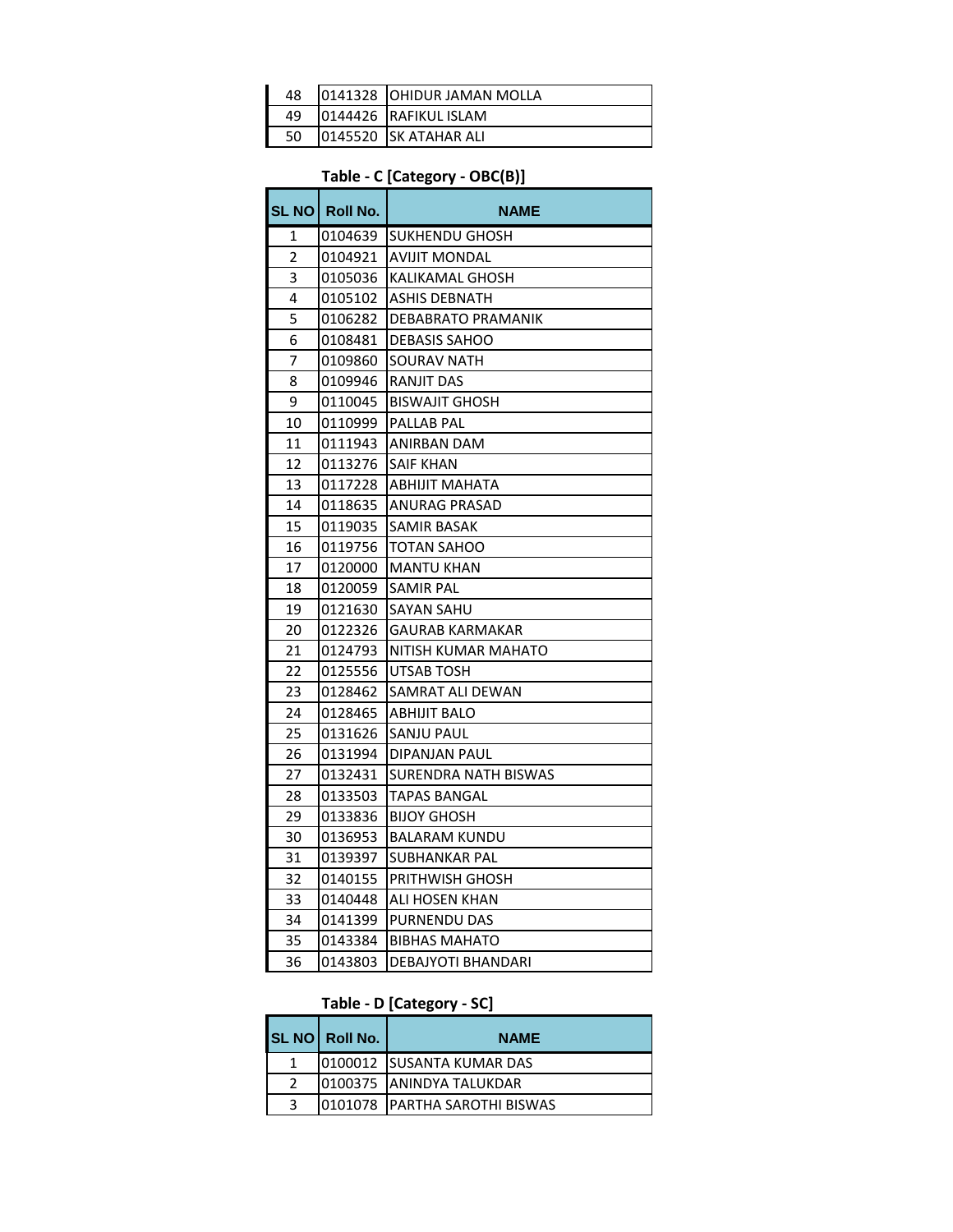| 4  | 0101234 | DEBASHIS BISWAS           |
|----|---------|---------------------------|
| 5  | 0102456 | ANUPAM HALDER             |
| 6  | 0102838 | JAYANTA KUMAR ROY         |
| 7  | 0103224 | <b>BINOY BISWAS</b>       |
| 8  | 0103519 | ARINDAM NASKAR            |
| 9  | 0104018 | <b>BUDDHADEV MALIK</b>    |
| 10 | 0104976 | <b>KOUSIK DAS</b>         |
| 11 | 0105300 | <b>GADADHAR RAJBANSHI</b> |
| 12 | 0105600 | <b>NAYAN BISWAS</b>       |
| 13 | 0106379 | JAYDEEP SARKAR            |
| 14 | 0106451 | AVIJIT MAL                |
| 15 | 0106613 | SITTAM BARAILY            |
| 16 | 0106703 | <b>TAPAS BISWAS</b>       |
| 17 | 0108032 | RIJU BARMAN               |
| 18 | 0108211 | <b>GURUPADA SARKAR</b>    |
| 19 | 0108455 | SOUMIK TARAFDAR           |
| 20 | 0110858 | CHANDAN BAIRAGI           |
| 21 | 0111425 | BIBEKANANDA JANA          |
| 22 | 0111832 | PRAVAS SARDAR             |
| 23 | 0112024 | <b>RATHIN DAS</b>         |
| 24 | 0112156 | RITESH ROY                |
| 25 | 0112837 | SOURAV DAS                |
| 26 | 0113637 | <b>RAJU DAS</b>           |
| 27 | 0113638 | <b>BISWAJIT DAS</b>       |
| 28 | 0113768 | JAYANTA BARMAN            |
| 29 | 0114042 | <b>MALAY SAHA</b>         |
| 30 | 0114495 | UTTAM BISWAS              |
| 31 | 0114769 | SANDIP MAJUMDER           |
| 32 | 0114950 | JAY MALLICK               |
| 33 | 0115436 | NAROTTAM MONDAL           |
| 34 | 0115613 | JAYANTA BARMAN            |
| 35 | 0115949 | TANMAY MANDAL             |
| 36 | 0116289 | APURBA DHALI              |
| 37 | 0116780 | <b>SUBHAMOY DEY</b>       |
| 38 | 0118101 | <b>JYOTISH BARMAN</b>     |
| 39 | 0118536 | SOUMEN PRAMANIK           |
| 40 | 0118796 | KHAGENDRA NATH RAJAK      |
| 41 | 0120836 | <b>MALAY BAG</b>          |
| 42 | 0120956 | DIPANKAR DAS              |
| 43 | 0121965 | ANIMESH KUMIR             |
| 44 | 0122117 | <b>RAHUL KUMAR</b>        |
| 45 | 0122372 | <b>BAPAN HALDER</b>       |
| 46 | 0123144 | SOURIN SAHA               |
| 47 | 0123411 | SUDIPTA MONDAL            |
| 48 | 0123891 | <b>BHABATOSH MAJUMDER</b> |
| 49 | 0124001 | CHIRANJIT DUTTA           |
| 50 | 0124235 | <b>GOBINDA BERA</b>       |
| 51 | 0125252 | ARIJIT PRAMANICK          |
| 52 | 0125311 | <b>SUJOY MALIK</b>        |
| 53 | 0125356 | <b>ADITYA BISWAS</b>      |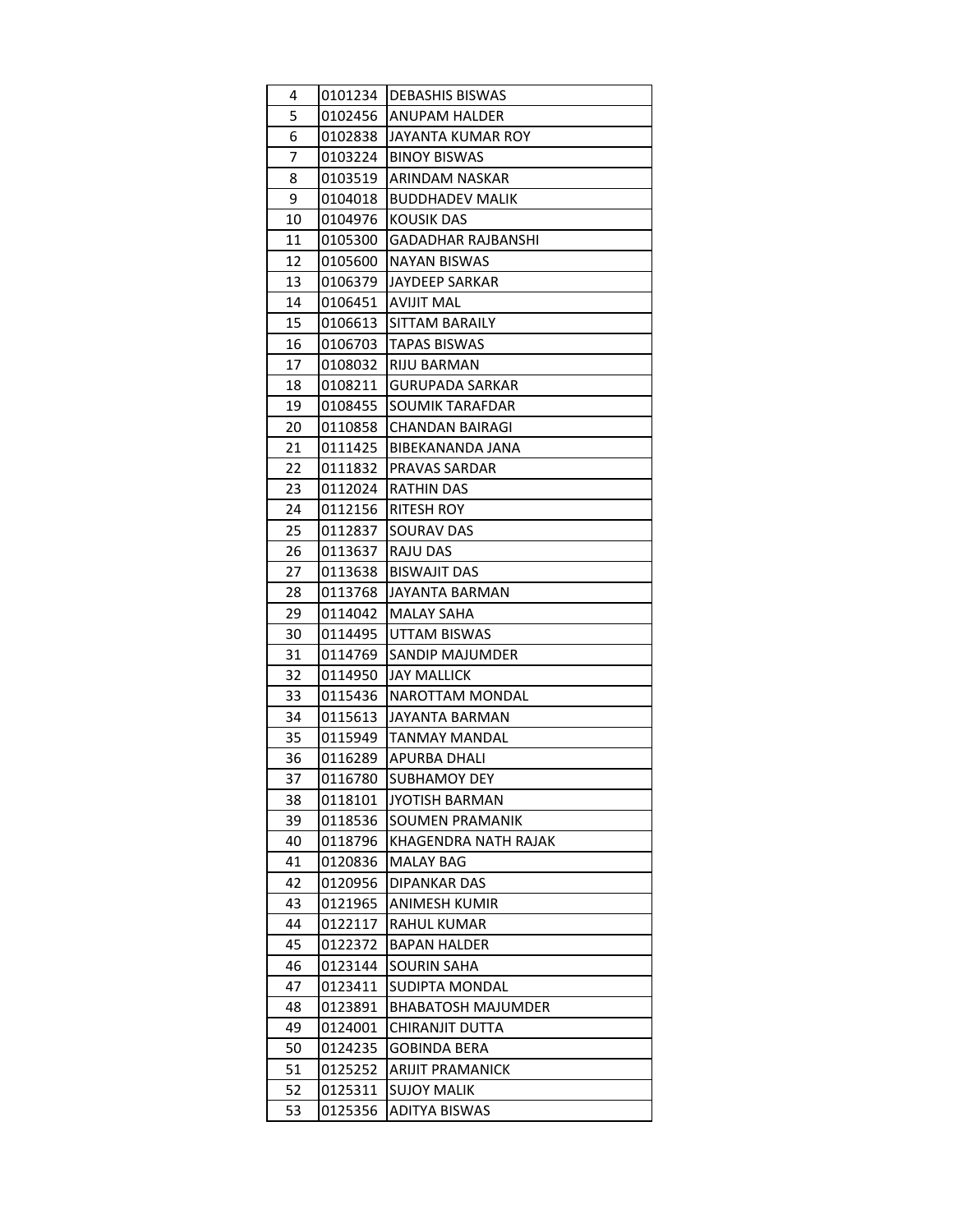| 54 | 0125504 | <b>BISWAJIT ROY</b>       |
|----|---------|---------------------------|
| 55 | 0126205 | NILMADHAB DOLAI           |
| 56 | 0126336 | RONIT PODDER              |
| 57 | 0126992 | <b>SUMAN SINGHA</b>       |
| 58 | 0127738 | <b>INDRAJIT SINGH</b>     |
| 59 | 0128039 | RATHIN BISWAS             |
| 60 | 0128056 | <b>ABHIJIT SARDAR</b>     |
| 61 | 0128227 | SAGAR HALDER              |
| 62 | 0128236 | <b>PROSENJIT BISWAS</b>   |
| 63 | 0128408 | TAMAL KUMAR BISWAS        |
| 64 | 0130135 | KRISHNA PADA ROY          |
| 65 | 0130826 | AKASH NAIYA               |
| 66 | 0130849 | TAPAS KUMAR MAJHI         |
| 67 | 0131248 | ACHINTA MALAKAR           |
| 68 | 0131664 | TUSHAR SARKAR             |
| 69 | 0131791 | APU DAS                   |
| 70 | 0132517 | DIPU BAG                  |
| 71 | 0132634 | SUSANTA SINGHA            |
| 72 | 0132970 | PROSENJIT BARUI           |
| 73 | 0133227 | <b>SRIBAS HOWLY</b>       |
| 74 | 0133454 | PRONAB BISWAS             |
| 75 | 0133763 | DEBRAJ BALA               |
| 76 | 0135428 | SANTANU PRAMANICK         |
| 77 | 0136488 | BADAL CHANDRA RAJAK       |
| 78 | 0137278 | PROKASH GHOSH             |
| 79 | 0137490 | <b>MRINMOY ROY SARKAR</b> |
| 80 | 0138158 | KHOKAN DAS                |
| 81 | 0139028 | ASHIM KUMAR RAY           |
| 82 | 0139112 | NAYAN SARKAR              |
| 83 | 0141970 | <b>SANDEEP SINGH</b>      |
| 84 | 0142150 | SARBAJIT BISWAS           |
| 85 | 0144910 | GIRIDHARILAL BISWAS       |
| 86 | 0144955 | NIHAR SARKAR              |
| 87 | 0145663 | SUBHA PRIYA DAS           |

#### **Table - E [Category - ST]**

| <b>SL NO</b> | <b>Roll No.</b> | <b>NAME</b>             |
|--------------|-----------------|-------------------------|
| 1            | 0100899         | SANDEEP SUBBA LIMBU     |
| 2            | 0104860         | SUDIP KUMAR SARDAR      |
| 3            | 0105872         | <b>NAMUEL LEPCHA</b>    |
| 4            | 0106508         | PHINZO THONDUP BHUTIA   |
| 5            | 0111605         | PASSANG TSHERING LEPCHA |
| 6            | 0112438         | RAMNATH HEMBRAM         |
| 7            | 0114928         | <b>RUPEN TAMANG</b>     |
| 8            | 0115283         | NIMA TSHERING SHERPA    |
| 9            | 0115409         | PABAN MANDI             |
| 10           | 0116232         | <b>TAYANG BHUTIA</b>    |
| 11           | 0116962         | <b>CHOGYAL SHERPA</b>   |
| 12           | 0117739         | <b>SANJAY TAMANG</b>    |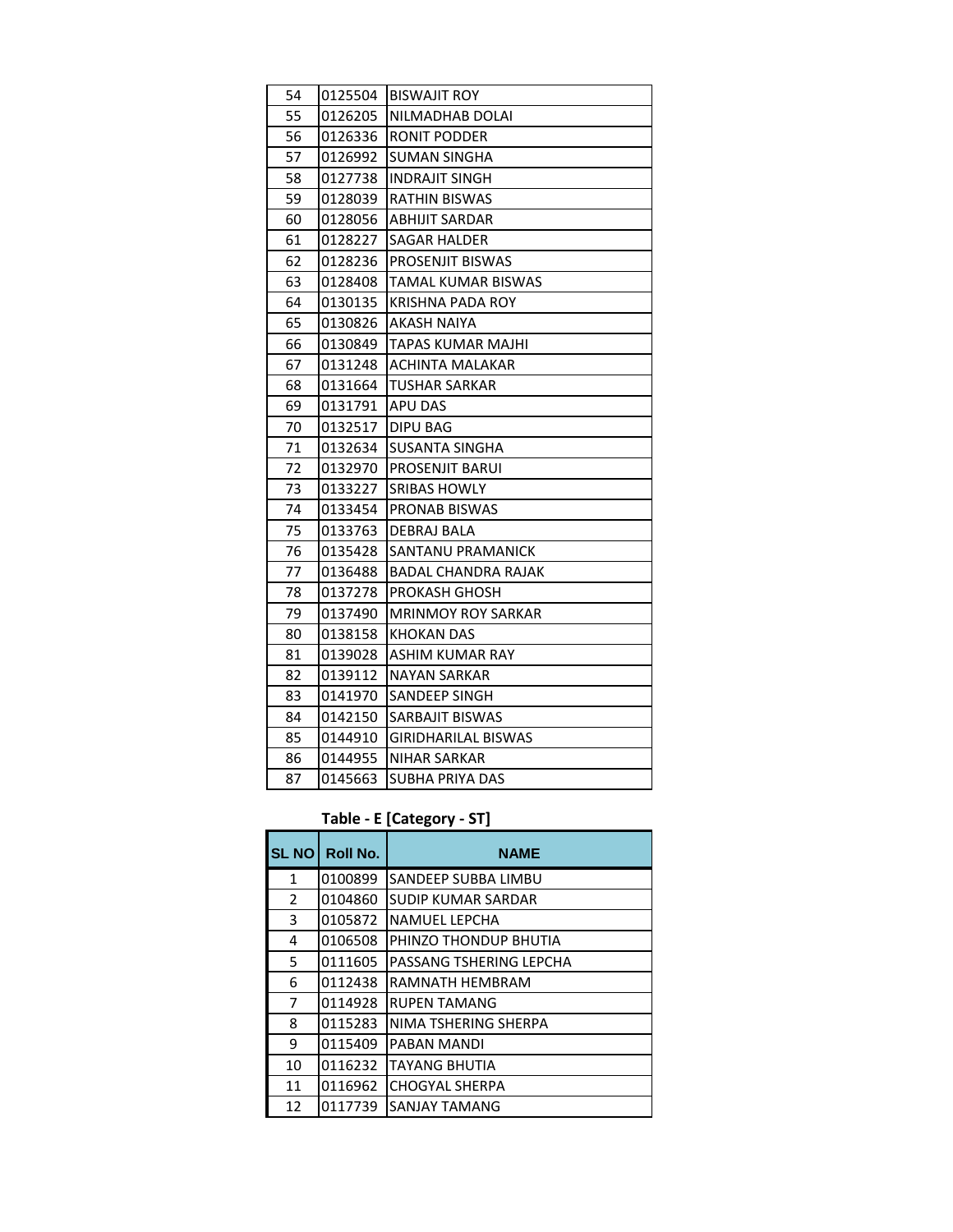| 13 | 0118632 | <b>ROHIT SUBBA</b>         |
|----|---------|----------------------------|
| 14 | 0119269 | LOBSANG WANGDI YOLMO       |
| 15 | 0119433 | <b>MOTILAL MURMU</b>       |
| 16 | 0119694 | <b>BISWAJIT HEMBRAM</b>    |
| 17 | 0122595 | SONU KUMAR GOND            |
| 18 | 0122620 | <b>GYALSEN LEPCHA</b>      |
| 19 | 0123380 | <b>ROHAN MURARI</b>        |
| 20 | 0124299 | <b>SAMRAT MANDI</b>        |
| 21 | 0124345 | TAPAN KUMAR MURMU          |
| 22 | 0124368 | <b>BINAY LIMBU</b>         |
| 23 | 0124420 | <b>MAHENDRA HANG SUBBA</b> |
| 24 | 0125046 | PRITHIRAJ SOREN            |
| 25 | 0128611 | <b>ANAND LAMA</b>          |
| 26 | 0128765 | KUNGA WANGMO               |
| 27 | 0131331 | SOMNATH ORAON              |
| 28 | 0132521 | PHURBA TAMANG              |
| 29 | 0132554 | NAWANG TASHI SHERPA        |
| 30 | 0134409 | <b>JAGADISH TUDU</b>       |
| 31 | 0135083 | <b>UMESH SUBBA</b>         |
| 32 | 0137613 | <b>KUSANG TAMANG</b>       |
| 33 | 0137635 | <b>SURESH KERKETTA</b>     |
| 34 | 0137689 | <b>VAIRAB HANSDA</b>       |
| 35 | 0139206 | SUDIPTA MANDAL             |
| 36 | 0141907 | <b>SOUMEN SARDAR</b>       |
| 37 | 0142273 | ZIGMEE LEPCHA              |
| 38 | 0143007 | <b>MOHAN CH MURMU</b>      |
| 39 | 0144235 | <b>TONMOY LAKRA</b>        |

### **Table - F [Category - PD (LV)]**

| <b>SL NO</b> | <b>Roll No.</b> | <b>NAME</b>                |
|--------------|-----------------|----------------------------|
| 1            | 0146163         | PANKAJ SINGHANIA           |
| 2            | 0146173         | <b>SAGAR HALDER</b>        |
| 3            | 0146176         | SOUMANATH GHOSH            |
| 4            | 0146193         | PRITAM MONDAL              |
| 5.           | 0146214         | <b>BIMAL LAMA</b>          |
| 6            | 0146221         | <b>TANJIL HAQUE MONDAL</b> |
| 7            | 0146225         | <b>GAUTAM LEPCHA</b>       |
| 8            | 0146247         | PARTHA GONRA               |
| 9            | 0146287         | ASHISH KUMAR AGARWAL       |
| 10           | 0146292         | <b>BAPPA BISWAS</b>        |
| 11           | 0146293         | <b>NIYAJ ISLAM</b>         |
| 12           | 0146302         | <b>RAKIB MONDAL</b>        |

## **Table - G [Category - PD (LD/CP)]**

|   | SL NO Roll NO. | <b>NAME</b>                |
|---|----------------|----------------------------|
|   |                | 10145828 SAHABUDDIN LASKAR |
|   |                | 10145830 ITUJAMMEL SK      |
| 2 |                | 10145858 ISHYAMAL MANDAL   |